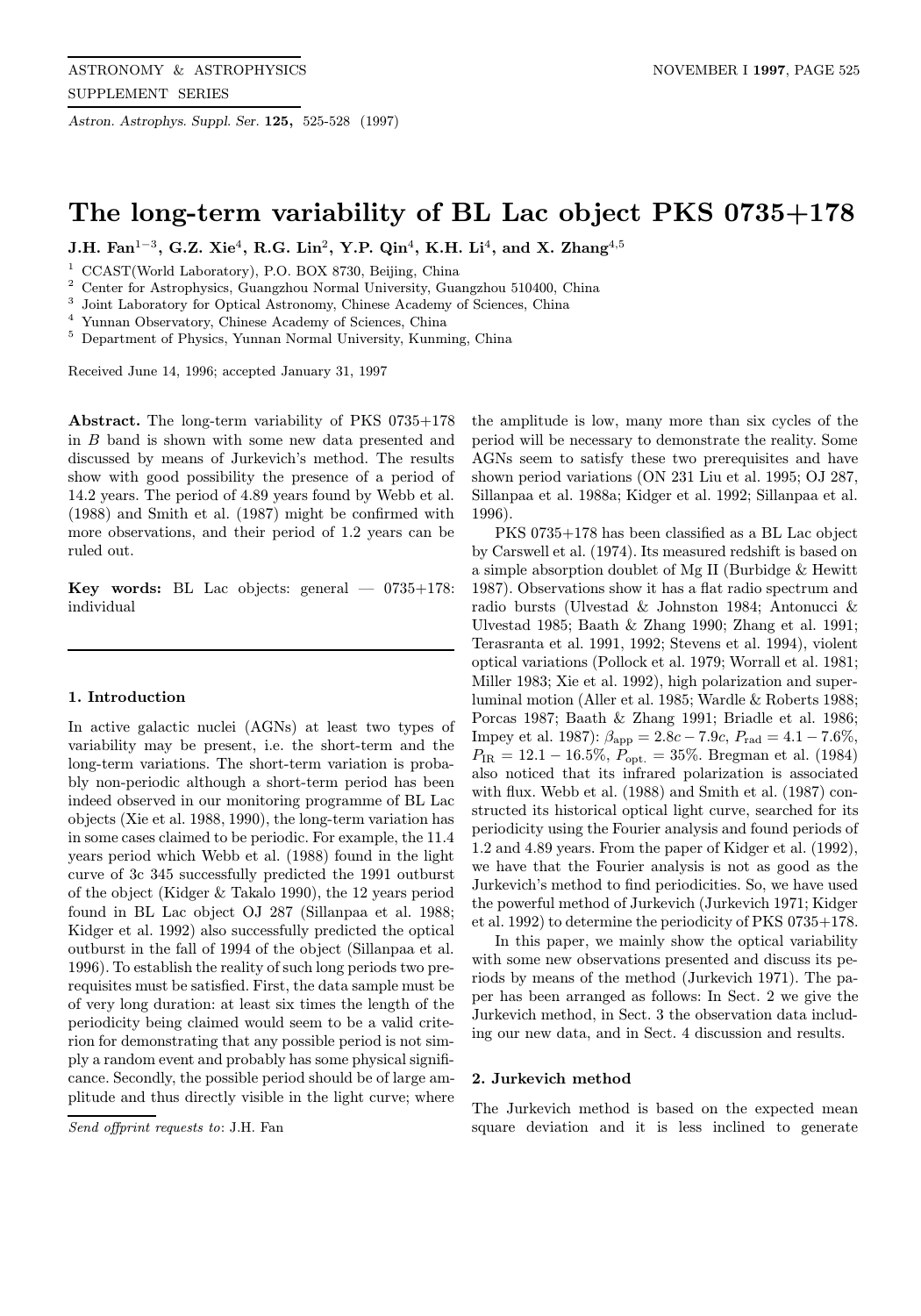spurious periodicities than Fourier analysis. It tests a run of trial periods around which the data are folded. All data are assigned to m group according to their phases around each trial period and the variance  $V_i^2$  for each group, and the sums  $V_m^2$  of all groups are computed. For a trial period equal to the true one,  $V_m^2$  reaches its minimum, and a "good" period will give a much reduced variance relative to those given by other false trial periods and with almost constant values. Kidger et al. (1992) introduced a fraction of the variance

$$
f=\frac{1-V_m^2}{V_m^2}
$$

where  $V_m^2$  is the normalized value. In the normalized plot, a value of  $V_m^2 = 1$  means  $f = 0$  and hence there is no periodicity at all. The best periods can be identified from the plot: a value of  $f \geq 0.5$  suggests there is a very strong periodicity and a value of  $f < 0.25$  suggests that the periodicity, if genuine, is a weak one.

#### 3. Observation data

PKS 0735+178 has been observed for 90 years back to JD 2417233. Optical observations indicate that not only does it have large variation with long term scale  $(B = 13.90 - 17.22)$  (Pollock et al. 1979) but also it has a short-time scale variation:  $\Delta B = 0.5/1$  weak (McGimsey et al. 1975);  $\Delta m = 0.49/1$  day (Miller 1983) and  $\Delta m = 0.68/24$  min (Xie et al. 1992). Our group have also monitored the object since 1982 (Xie et al. 1987, 1988, 1992, 1994). During December 1994, January 1995, and January and February 1996, it was observed with the 102 cm RCC telescope at Yunnan Observatory and the 156 cm RCC telescope at Shanghai Observatory, which were equipped with direct CCD cameras. The daily averaged magnitudes are given in Table 1. All magnitudes observed from it will be published in a separate paper altogether with other BL Lac objects observed during the period (Xie et al. 1997). From our recent observation, PKS 0735+178 variated in a range of 16.89 (JD 2449691.65)−15.77 (JD 2450107.5) magnitudes in B band. In this paper the historic optical data in B band (434 points) are from the literatures (Wing 1973; Carswell et al. 1974; Pollock 1975; O'Dell et al. 1978; Zekl et al. 1981; Moles et al. 1985; Smith et al. 1987b; Webb et al. 1988; Sillanpaa et al. 1988b; Tanzi 1989; Takalo 1991, 1992; Valtaoja et al. 1993) with the  $m_{\text{pg}}$  in the paper of Zekl et al. (1981) changed into B by  $B - m_{\text{pg}} = 0.28$  (Kidger 1989; Lu 1972). Also those observed by our group (Xie et al. 1987, 1988, 1992, 1994) and those in the present paper (Table 1) are shown in Fig. 1. Observation indicate that there was a large variation of about 4.6 magnitudes during JD 2400 000+43200 and 44200. From the  $UBVRI$  data in the literatures we have  $B-V = 0.545 \pm 0.158$  (67 pairs data),  $B-U = 0.58 \pm 0.104$   $(54)$ ,  $B - R = 0.993 \pm 0.149$  (55),  $B - I = 1.551 \pm 0.218$ (55), the errors are the 1 sigma dispersion of the data.

Table 1. CCD photometry of PKS 0735+178

| UT Date                                 | B.               | V                |
|-----------------------------------------|------------------|------------------|
| $\mathrm{day}/\mathrm{mon}/\mathrm{yr}$ | Mag.             | Mag.             |
| 04/12/94                                | $16.89 \pm 0.10$ | $15.92 \pm 0.08$ |
| 05/12/94                                | $16.90 \pm 0.10$ | $16.02 \pm 0.08$ |
| 06/12/94                                | $16.85 \pm 0.10$ | $15.97 \pm 0.08$ |
| 23/01/95                                | $16.03 + 0.14$   | $15.30 + 0.06$   |
| 25/01/95                                | $16.46 + 0.08$   |                  |
| 26/01/95                                | $16.01 \pm 0.05$ | $15.35 \pm 0.09$ |
| 27/01/95                                | $16.02 \pm 0.08$ | $15.50 \pm 0.06$ |
| 28/01/95                                | $15.89 \pm 0.08$ | $15.46 + 0.04$   |
| 29/01/95                                | $15.96 \pm 0.09$ | $15.48 \pm 0.14$ |
| 24/01/96                                | $15.77 + 0.08$   |                  |
| 15/02/96                                |                  | $15.60 \pm 0.04$ |

To counteract the heavy weighting of the recent data, we have calculated 10-day means of the light curve. This interval is short enough compared to the long-term periods (years) and thus unlikely to distort the long-term variations too much. This light curve consists of 218 points and is shown in Fig. 2. When the method in Sect. 2 is used to the averaged data  $(m = 10)$ , two strong periods: 14.2 years  $(V_m^2 = 0.637, f = 0.570)$ ; 28.69 years  $(V_m^2 = 0.599, f = 0.669)$  have been found(see Fig. 3 for detail). The former is about half the latter, and they are in fact the same with the latter being just a harmonic of the former.

## 4. Discussion

If the period of 14.2 years is really the true period of variation, taking the first relative maximum of the light curve (JD 2418346) as the first outburst, we can obtain the expected following outbursts and indicate them in vertical light line in Fig. 1. It seems that the expected outbursts are well consistent with the observation. Also, we can say two outbursts may have not been observed since there are no available data during the periods of JD 2400000+22375 and 25645, and JD 2400000+36227 and 41279. Webb et al. (1988) and Smith et al. (1987) constructed the light curve of PKS 0735+178 (JD 2400000+40896 and 46520), analysed its period and found periods of 4.89 and 1.2 years. From Fig. 3 it can be seen that there is a very weak period of 4.85 years  $(V_m^2 = 0.80, f = 0.25)$  and there is no period of 1.2 years. When we consider the data during the period of 1970 and 1996, we found that the period of 4.89 years is only a possible period ( $V_m^2 = 0.70$ ,  $f = 0.428$ ). Since the data in the considered 90 years are not so well distributed as there are no data during period of JD 2400000+22375 and 25645, and JD 2400000+36227 and 41279 and there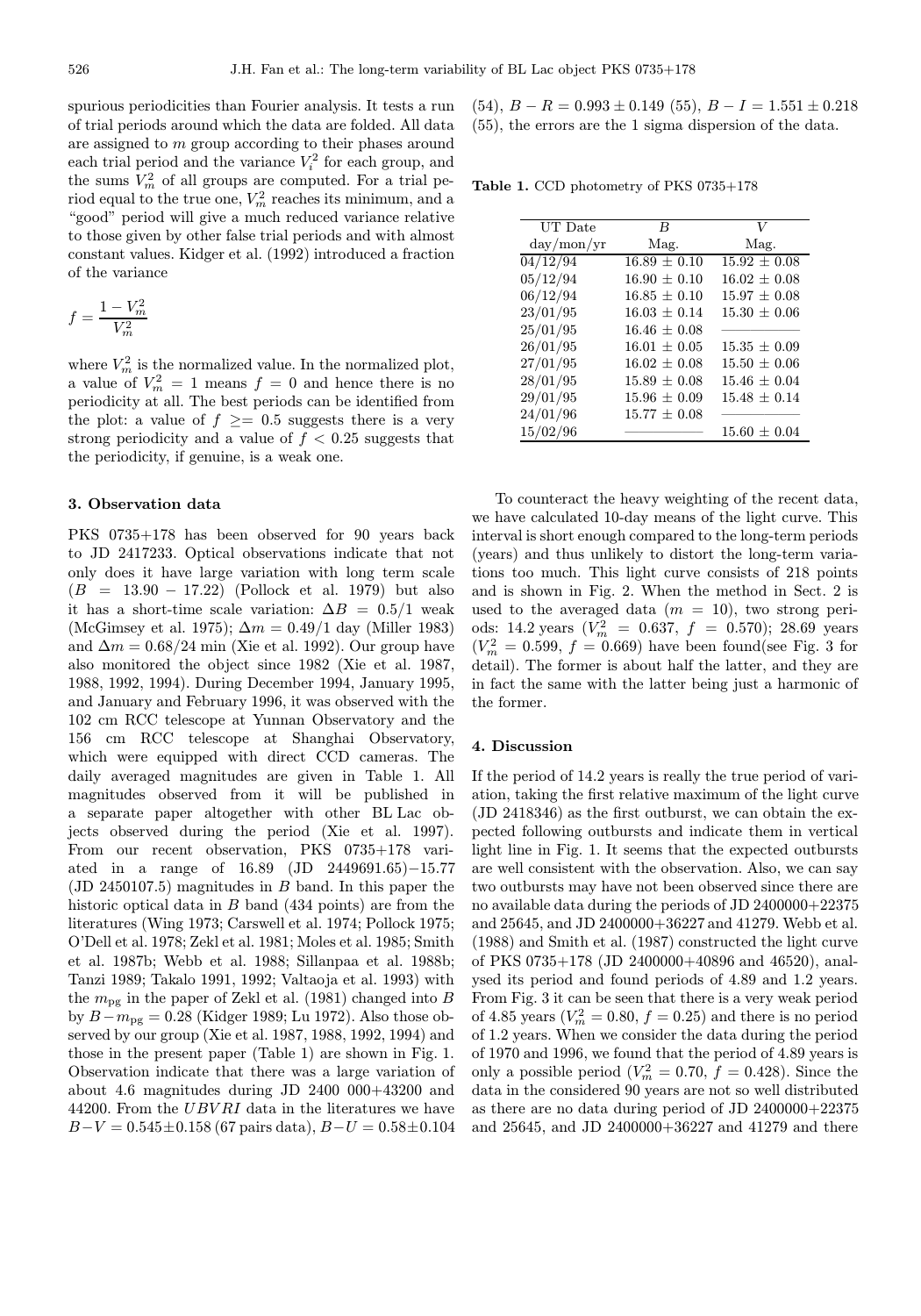

Fig. 1. The light curve in B band of PKS 0735+178 for about 90 years (434 points)



Fig. 2. The mean light curve in the form of 10-day means (218 points)



Fig. 3. The normalized Jurkevich test results for the period search for BL Lac object PKS 0735+178 using the data shown in Fig. 2 with  $m=10\,$